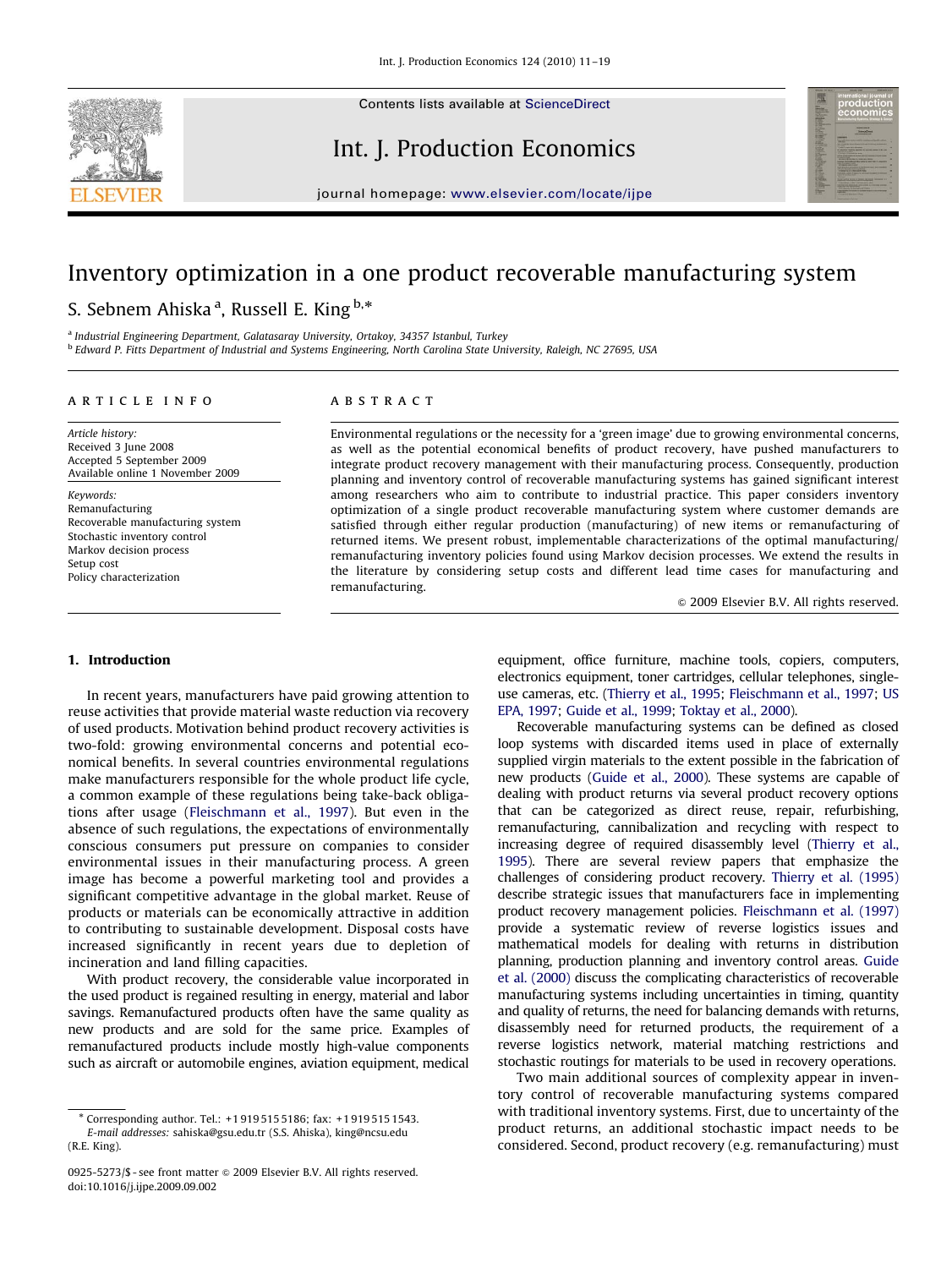be coordinated with regular procurement (e.g. manufacturing) which complicates the inventory control situation.

In recent years, the challenges faced when dealing with returns in the context of production planning and inventory management have gained considerable attention in the literature. The literature can be categorized as deterministic versus stochastic recoverable systems. Further, stochastic product recovery models can be classified into periodic versus continuous review models. We focus here specifically on periodically reviewed stochastic recoverable manufacturing systems.

Two main approaches are observed in the literature regarding inventory management of stochastic recovery models. One approach, which has been rarely used, is to investigate analytically the structure of optimal control policy using dynamic programming approaches (e.g., [Simpson, 1978;](#page--1-0) [Inderfurth,](#page--1-0) [1997](#page--1-0)). A second approach is to find optimal or near-optimal values for the parameters of a predetermined reasonable control policy structure. (e.g. [Kiesmuller, 2003;](#page--1-0) [Kiesmuller and Minner,](#page--1-0) [2003;](#page--1-0) [Kiesmuller and Scherer, 2003](#page--1-0); [Mahadevan et al., 2003;](#page--1-0) [Van](#page--1-0) [der Laan et al. 1996, 1999](#page--1-0); [Van der Laan and Salomon, 1997;](#page--1-0) [Van](#page--1-0) [der Laan and Teunter, 2006](#page--1-0)). However, it has the drawback of considering a pre-determined policy that is not guaranteed to be optimal. In these works, it is not indicated how far the predetermined policy is from the optimal policy.

Periodic review models describe practical situations in a suitable way, however, only a few studies have been provided in the literature which considered periodic review models in the context of product recovery. [Kiesmuller \(2003\)](#page--1-0) considers a pre-determined periodic review PULL policy for a stochastic manufacturing/ remanufacturing system with two stocking points, and provides a comparative analysis to justify the use of separate inventory position definitions for the manufacturing and remanufacturing decisions. The optimal parameter values of the policy are calculated through grid search and simulation. [Kiesmuller and Minner \(2003\)](#page--1-0) provide simple newsvendor type heuristic formulae to calculate the parameter values. [Mahadevan et al. \(2003\)](#page--1-0) employ a periodic review PUSH policy to analyze a similar recoverable inventory system. They develop several heuristics based on traditional models to find the parameter values of this pre-determined policy.

Only a couple of papers emphasize the determination of optimal control policy structures for a one product recoverable system. [Simpson \(1978\)](#page--1-0) generates the optimal policy structure for a finitehorizon problem with two stocking points using a dynamic program. The optimal policy structure, which is defined by the repair-up-to level, purchase-up-to level, and scrap-down to level, is valid under a 0-lead time assumption for repairing and purchasing activities. More recently [Inderfurth \(1997\)](#page--1-0) addresses the problem with and without stock keeping of returned items. He uses stochastic dynamic programming to derive optimal decision rules for procurement, remanufacturing and disposal. For the case without stock keeping of recoverable items, he formulates optimal policy structures for different lead time cases; however, for the case where recoverable items can be stocked, he provides the optimal policy structure only for the case of equal lead times and no setup cost for manufacturing and remanufacturing. He states that if there exist fixed costs of remanufacturing or manufacturing, the policies provided may no longer be optimal. [Kiesmuller and Scherer \(2003\)](#page--1-0) consider the optimal policy structures provided by [Inderfurth \(1997\)](#page--1-0) under equal lead times for manufacturing and remanufacturing, and provide a method for exact computation of the policy parameters and a couple of heuristic methods. As pointed out by [Kiesmuller \(2003\)](#page--1-0), the case with unequal lead times is quite complex and the optimal policy structure is not known even without fixed costs of manufacturing or remanufacturing.

To our knowledge, no work exists in the literature which conducts an analysis to find optimal policy structure in the existence of fixed cost for manufacturing and/or remanufacturing in the context of periodic-review inventory control. Further, none of the work that uses a pre-determined policy structure for inventory optimization indicates how well the considered policy structure characterizes the optimal inventory control policy.

This paper considers inventory optimization of a periodically reviewed single product stochastic manufacturing/remanufacturing system with two stocking points, recoverable and serviceable inventories. Lead times and setup costs for manufacturing and remanufacturing are considered. The system is modeled using Markov decision processes, and an empirical study is conducted to determine optimal or near optimal policy characterizations under several cost configurations and different lead time cases for manufacturing and remanufacturing. Policy characterization can be defined as the description of the policy in a structured way using a few parameters. Clearly, characterization of the optimal policy is important, because it makes it easier to interpret the optimal policy. In this paper, the performance of policy characterizations under several cost configurations is evaluated numerically considering the percentage deviation from optimal cost. In addition, the effects of a change in system parameters including setup costs on the optimal inventory policy are investigated using the policy characterizations. Results indicate that the existence of setup cost for either manufacturing or remanufacturing has a significant effect on policy structure, and the policy characterizations we provide represent well the optimal policies with a maximum deviation of 1% from optimal cost in almost all cases.

The rest of the paper is organized as follows: In Section 2, the recoverable manufacturing system under consideration is presented and the inventory optimization problem is formulated as a discrete Markov decision process under different cases for manufacturing and remanufacturing lead times. In Section 3, the experiments to be performed are described. Sections 4–6 include the policy characterizations determined under several cost configurations for the three lead time cases considered, i.e. the case where manufacturing and remanufacturing lead times equal one period; the case where remanufacturing lead time is two periods and manufacturing lead time is one period; and the case where manufacturing lead time is two periods and remanufacturing lead time is one period, respectively. Further, in Section 7, a sensitivity analysis is provided regarding the effect of changing the coefficient of variation of demand distribution on policy structure or policy parameter values. Finally, concluding remarks and suggestions for further research are given in Section 8.

#### 2. Problem description and formulations

This paper considers a one product stochastic manufacturing/ remanufacturing system with two stocking points: serviceable inventory and recoverable inventory, as illustrated in [Fig. 1.](#page--1-0) Serviceable inventory includes finished products that are ready for sale while recoverable inventory includes no longer needed used products returned to manufacturer, which are considered for remanufacturing. Serviceable inventory can be replenished in two ways. One is the production of new items using externally supplied new materials or parts referred to as regular production or manufacturing. The other is the recovery of returned items via remanufacturing. A remanufactured product is considered as a 'like new' item that has the same quality and selling price as a new one.

The system is investigated under three lead time cases. First, lead times for manufacturing  $(l_p)$  and remanufacturing  $(l_m)$ operations are assumed to be one period, i.e. orders that start at the beginning of a period end at the end of the same period. In the second case,  $l_p=1$  and  $l_m=2$  and in the third case,  $l_p=2$  and  $l_m=1$ .